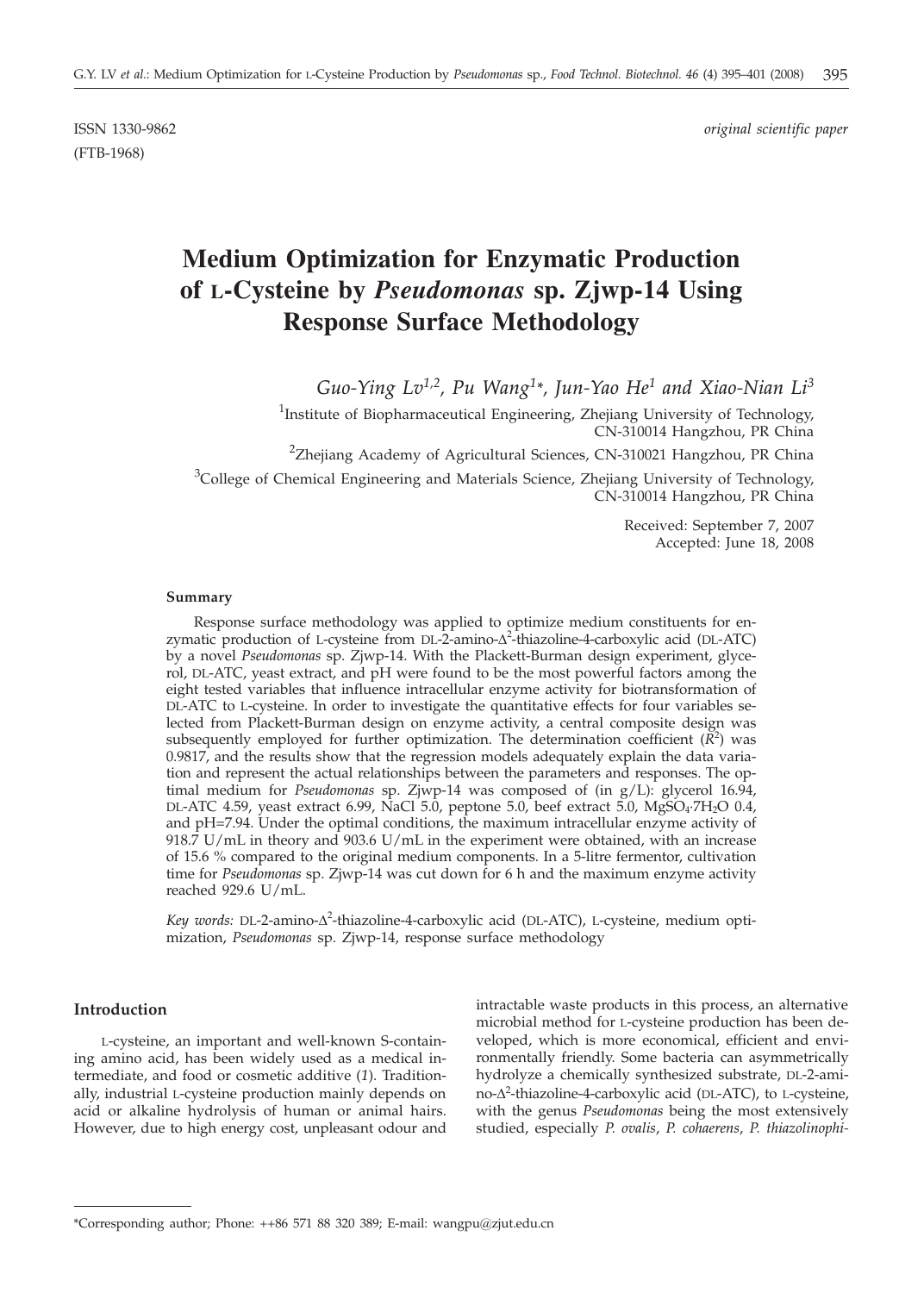*lum*, *P. putida* and *P. desmolytica* (*1–3*). Because of the limited intracellular enzyme activities, 2–6 g/L of DL-ATC were used as substrate in the bioconversion process (*3,4*). Some studies have attempted to improve enzyme activities using mutant strains or recombinant *Escherichia coli* (*5–7*). It was reported that when fermented with recombinant *Escherichia coli*, the yield of L-cysteine was 10 % (*8*).

In our previous study, a novel strain Zjwp-14, showing asymmetric hydrolytic activity from DL-ATC to L-cysteine, was isolated from a soil sample using DL-ATC as the sole nitrogen source and inducer for enzyme formation in the screening medium (*9*). The bacterial strain Zjwp-14 exhibited morphological and physiological characteristics of the *Pseudomonas* genus. Therefore, biochemical tests of this strain were done, and it was positive to catalase test, oxidase test, Voges-Proskauer (VP) test, indole test and hydrogen sulphide test, but negative to methyl red (MR) test. The results from the ATB system analysis suggest that Zjwp-14 strain can utilize L-proline, acetate, DL-lactate, L-alanine, 3-hydroxybutyrate, propionate, decanoate, D-glucose, pentanoate, citrate, histidine and L-serine as carbon sources, but not salicin, D-ribose, mannitol, D-sorbitol, 5-ketoglyconate, malonate, suberate, rhamnose, sucrose, maltose, N-acetylglucosamine, glycogen, 3-hydroxybenzoate, 2-ketoglyconate, inositol, L-fucose, itaconate, D-melibiose, L-arabinose or 4-hydroxybenzoate. The partial sequencing of the 16S ribosomal DNA gene of the Zjwp-14 strain was amplified by PCR. The DNA fragments of 1456 bp were detected and the sequence homology was compared to the Gen-Bank database (*10*) by the use of BLAST. The results demonstrated that the sequence of 16S rDNA of Zjwp-14 strain, which was deposited in the GenBank database (accession number EF032875), has 99.79 % homology to *Pseudomonas* sp. The multiple sequence alignments of Zjwp-14 strain were compared with those of the 10 most closely related species of *Pseudomonas* genus present in the GenBank database by the use of ClustalX. The system evolutionary tree was constructed with the aid of Mega 211 software. Phylogenetic tree demonstrated that Zjwp-14 strain was closely related to *P. putida*. This newly isolated strain was deposited in China Center for Type Culture Collection (CCTCC) as *Pseudomonas* sp. Zjwp-14 CCTCC M 206104.

In order to develop a process for the maximum biocatalytic activity for this newly isolated strain, it is crucial to optimize the medium constituents.

Single variable optimization methods are tedious and can also lead to misinterpretation of results because of overlooking the interaction between different factors involved (*11*). Response surface methodology (RSM) is an alternative and more efficient approach applied in the optimization of medium constituents and other critical variables responsible for the production of biomolecules (*12,13*). In this study, statistical optimization of medium constituents was employed to enhance intracellular enzyme activities for L-cysteine production. To the best of our knowledge, there is not enough information concerning optimum nutritional requirements for bioconversion of DL-ATC to L-cysteine using statistical experimental designs.

## **Materials and Methods**

## *Materials*

*Pseudomonas* sp. Zjwp-14 strain, used throughout the investigation, was isolated from the soil collected near a chemical factory (Hangzhou, China). Chemically synthesized DL-ATC used for L-cysteine production was provided by Tianjin Chemical Co. Ltd., China. All other reagents were of analytical grade.

#### *Medium and culture conditions*

Firstly, *Pseudomonas* sp. Zjwp-14 was cultured in seed medium containing (in g/L): glycerol 10, yeast extract 5, beef extract 5, peptone 5, and DL-ATC 2 (used as inducer for enzyme production). The initial pH of the medium was adjusted to 7.0 with 3 M NaOH. Cultures were incubated at 30  $^{\circ}$ C for about 10 h on a rotary shaker (200 rpm), with  $A_{600}$  (10-fold dilution) reaching 0.40–0.50. Subsequently, a 1.0-mL inoculum was transferred into 250-mL Erlenmeyer flasks containing 50 mL of fermentation medium and further incubated at 30 °C, on a rotary shaker at 200 rpm for 12 h, with  $A_{600}$  (10-fold dilution) in the range of 0.45–0.60. The original fermentation medium was composed of (in g/L): glycerol 20, yeast extract 5, peptone 5, beef extract 5, DL-ATC 4, NaCl 5,  $MgSO<sub>4</sub>·7H<sub>2</sub>O$  0.5. The initial pH of the medium was adjusted to 7.5 with 3 M NaOH.

## *Biotransformation conditions of bioconversion from DL-ATC to L-cysteine*

The incubated cells were harvested from the fermentation broth by centrifugation at  $4000 \times g$  for 15 min, and washed twice with sterile saline solution (0.8 %). Cells harvested from 50-mL fermentation broth were resuspended into 250-mL Erlenmeyer flasks containing 25 mL of reaction buffer (0.1 M, pH=8.0, sodium phosphate buffer with 0.25 g of DL-ATC as substrate). Enzymatic production of L-cysteine from DL-ATC was undertaken at 42 °C for 2 h. Erlenmeyer flasks (250 mL) were shaken at 100 rpm for 3 min, with an interval of 30 min for dispersing cells. The reaction was quenched by the addition of 5 mL of 1 M HCl solution. The reaction mixture was centrifuged at 10 000×g for 10 min, and the obtained supernatant was assayed for L-cysteine.

#### *Determination of bacterial growth*

After dilution of 0.5 mL of cultured broth with 4.5 mL of distilled water, absorbance was measured at 600 nm with 722S VIS spectrophotometer.

### *Enzymatic activity assay*

The formed L-cysteine was measured by the method of Gaitonde (*14*). A volume of 0.5 mL of sample (containing L-cysteine) was thoroughly mixed with 0.5 mL of acetic acid and 0.5 mL of ninhydrin solution (60 mL of acetic acid, 40 mL of 37 % hydrochloric acid and 2.5 g of ninhydrin) and heated in a boiling water bath for 10 min. The solution was then rapidly cooled in tap water, and diluted to 5 mL with 95 % ethanol. A spectral measurement of the reacted solution at 560 nm was made, and the amount of L-cysteine was calculated from a standard curve.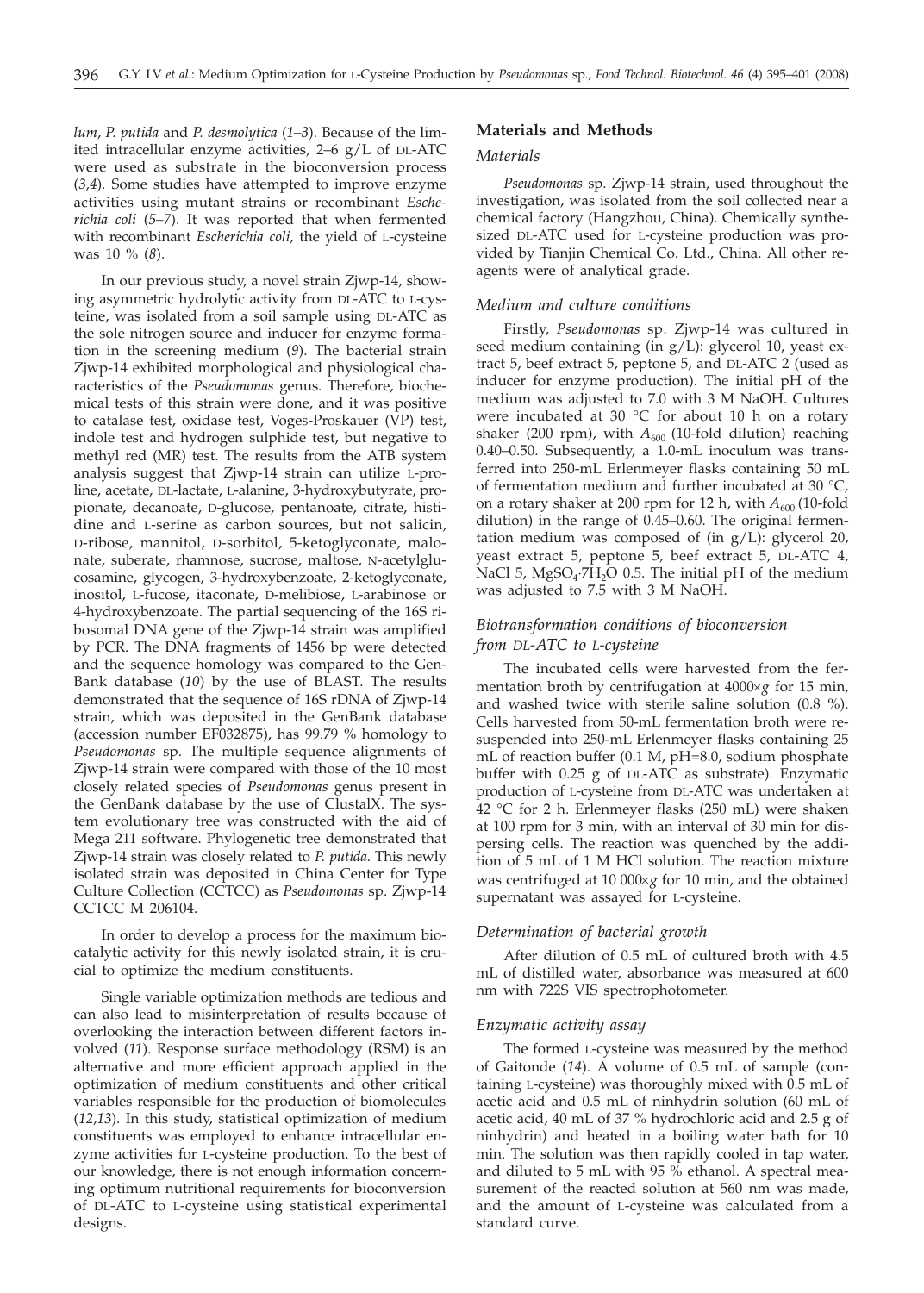One unit of enzyme activity was defined as the amount of enzyme that produces  $1 \mu$ g of L-cysteine per h under assay conditions (*15*).

#### *Plackett-Burman design*

Plackett-Burman design is a powerful and efficient mathematical approach to determine the effect of medium constituents on enzyme activity (*16*). In this study, glycerol, DL-ATC, yeast extract, NaCl, peptone, beef extract,  $MgSO_4$ .7H<sub>2</sub>O and pH were selected as the independent variables. These variables were investigated and 12 experiments were carried out. Each variable was set at two levels, high level and low level. The experimental design is given in Table 1. SAS software (version 8.0) was used for regression analysis of the obtained experimental data. The significance of regression coefficients was tested by *t*-test.

#### *Central composite design*

A central composite design (CCD) was applied to determine the optimum concentration of 4 significant variables screened from Plackett-Burman design. The effect of these variables (glycerol, DL-ATC, yeast extract and pH) on enzyme activity was studied at 5 experimental levels:  $-\alpha$ ,  $-1$ , 0,  $+1$ ,  $+\alpha$ , where  $\alpha = 2^{n/4}$ , and *n* is the number of variables and 0 corresponds to the central point. The experimental levels for these variables were selected from our preliminary work, which indicated that an optimum could be found within the level of parameters studied.

A 24 full factorial central composite experimental design with 7 replicates at the central points and resulting in a total of 31 experiments was used to investigate the 4 chosen variables. The experiment was designed by using the SAS software (version 8.0). The levels of variables used for CCD are presented in Table 2. Enzyme activity was analyzed using a second-order polynomial equation and the data were fitted into the equation by multiple regression procedure. The model equation for analysis is given below:

$$
\gamma = \beta_0 + \sum \beta_i X_i + \sum \beta_{ii} X_i^2 + \sum \beta_{ij} X_i X_j
$$

Table 1. Plackett-Burman design and the experimental data

where *Y* represents the response variable,  $\beta_0$  is the interception coefficient,  $\beta_i$  is the coefficient of the linear effect,  $\beta_{ii}$  is the coefficient of quadratic effect and  $\beta_{ii}$  the coefficient of interaction effect, while  $X_i$  and  $X_j$  denote the coded levels of variables. The variable  $x_i$  is coded as *X*<sup>i</sup> according to the Eq. 2:

$$
X_i = x_i - x_0 / \Delta x_i \tag{2}
$$

where  $X_i$  is coded value of the variable  $x_i$ , while  $x_0$  is the real value of  $x_i$  at the center point (zero) level, and the  $\Delta x_i$  is the step change value.

The multiple coefficients of correlation *R* and the determination coefficient of correlation *R*<sup>2</sup> were calculated to evaluate the performance of the regression equation, and the statistical significance of the regression equation was determined by the *F*-test.

## **Results and Discussion**

### *Plackett-Burman design*

A wide variation of enzyme activity was observed in Plackett-Burman experiment (Table 1). The p-value of the variable was at 5  $\%$  level (p<0.05), when it was considered to have a greater impact on the enzyme activity. The data of regression analysis for Plackett-Burman design are shown in Table 3. Out of 8 variables studied, 4 variables (glycerol, DL-ATC, yeast extract and pH) had significant influence on enzyme activity as evidenced by their p-value (p<0.05, significant at 5 % level), obtained from the regression analysis. However, the optimal concentrations of medium components that significantly affect enzyme activity could not be obtained. Further work needs to be done to find out this information.

### *Central composite design*

CCD provides important information regarding the optimum level of each variable along with their interactions with other variables and their effects on enzyme activity. Based on Plackett-Burman design, glycerol (*X*1), DL-ATC  $(X_2)$ , yeast extract  $(X_3)$  and pH  $(X_4)$  were selected

|            | Variables                             |                            |                                    |     |                        |                                                 |                           |                                   |                            |
|------------|---------------------------------------|----------------------------|------------------------------------|-----|------------------------|-------------------------------------------------|---------------------------|-----------------------------------|----------------------------|
| Run<br>no. | $\gamma$ (DL-ATC)<br>$g/\overline{L}$ | $\gamma$ (glycerol)<br>g/L | $\gamma$ (yeast<br>extract)<br>g/L | pH  | $\gamma$ (NaCl)<br>g/L | $\gamma$ (MgSO <sub>4</sub> ·<br>$-7H2O$<br>g/L | $\gamma$ (peptone)<br>g/L | $\gamma$ (beef<br>extract)<br>g/L | Enzyme<br>activity<br>U/mL |
|            | 5                                     | 10                         | 7                                  | 6.5 | 5                      | 0.4                                             | 7                         | 7                                 | 772.4                      |
| 2          | 5                                     | 30                         | 5                                  | 7.5 | 5                      | 0.4                                             | 5                         | 7                                 | 661.7                      |
| 3          | $\overline{2}$                        | 30                         | 7                                  | 6.5 | 7                      | 0.4                                             | 5                         | 5                                 | 668.2                      |
| 4          | 5                                     | 10                         | 7                                  | 7.5 | 5                      | 0.6                                             | 5                         | 5                                 | 533.6                      |
| 5          | 5                                     | 30                         | 5                                  | 7.5 | 7                      | 0.4                                             | 7                         | 5                                 | 803.5                      |
| 6          | 5                                     | 30                         | 7                                  | 6.5 | 7                      | 0.6                                             | 5                         | 7                                 | 479.8                      |
|            | $\overline{2}$                        | 30                         | 7                                  | 7.5 | 5                      | 0.6                                             | $\overline{7}$            | 5                                 | 587.9                      |
| 8          | 2                                     | 10                         | 5                                  | 7.5 | 7                      | 0.4                                             | 7                         | 7                                 | 802.3                      |
| 9          | $\overline{2}$                        | 10                         | 5                                  | 7.5 | 7                      | 0.6                                             | 5                         | 7                                 | 810.6                      |
| 10         | 5                                     | 10                         | 5                                  | 6.5 | 7                      | 0.6                                             | 7                         | 5                                 | 796.8                      |
| 11         | $\overline{2}$                        | 30                         | 5                                  | 6.5 | 5                      | 0.6                                             | 7                         | 7                                 | 831.0                      |
| 12         | 2                                     | 10                         | 5                                  | 6.5 | 5                      | 0.4                                             | 5                         | 5                                 | 540.6                      |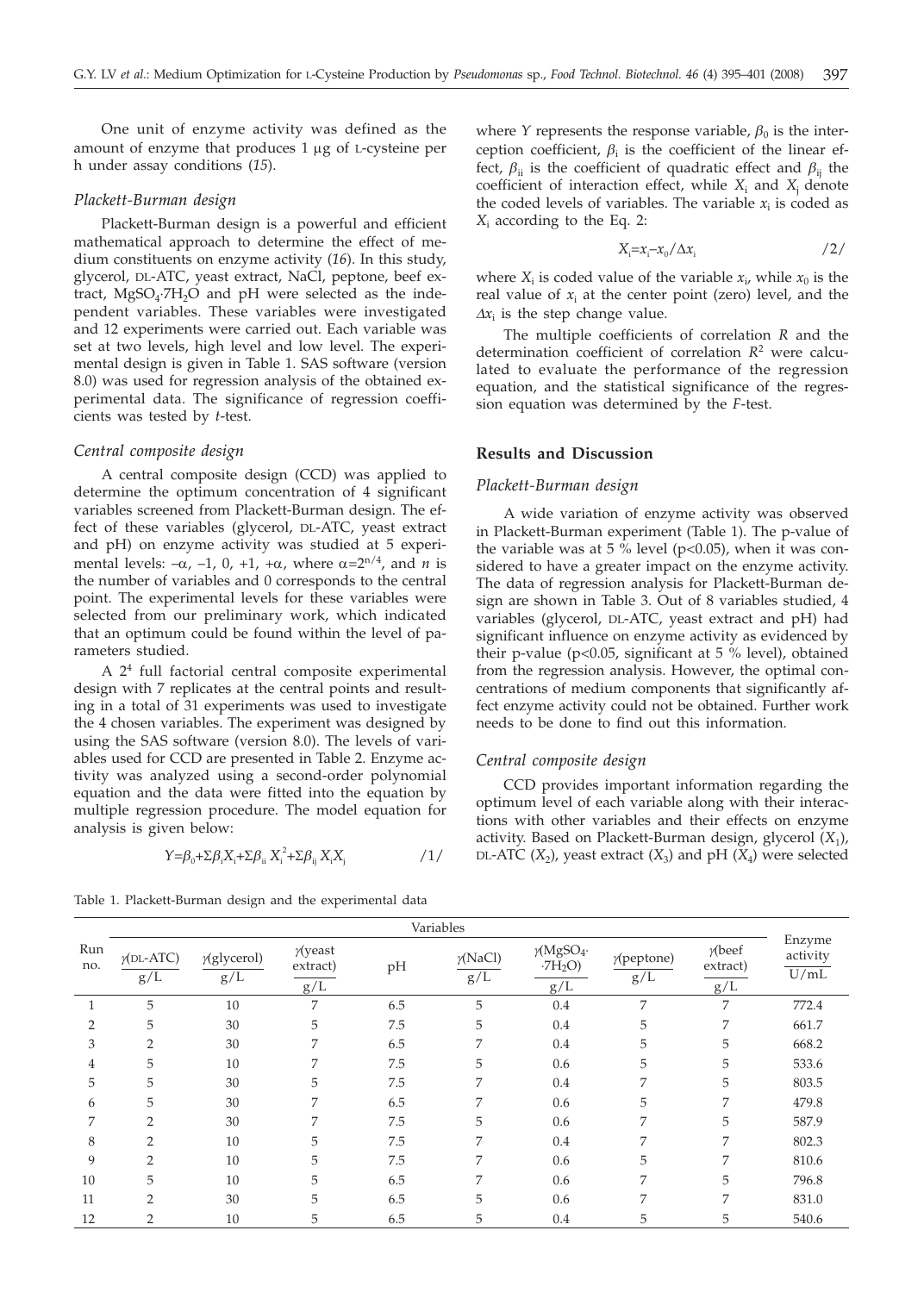|                |                                 | Enzyme activity              |                                    |            |                   |                |
|----------------|---------------------------------|------------------------------|------------------------------------|------------|-------------------|----------------|
| Run            |                                 | Variable level               | U/mL                               |            |                   |                |
| no.            | $\gamma$ (gly-<br>cerol)<br>g/L | $\gamma$ (DL-<br>ATC)<br>g/L | $\gamma$ (yeast<br>extract)<br>g/L | pH         | Experi-<br>mental | Predicted      |
| $\mathbf{1}$   | 15                              | 2.0                          | 4.0                                | 7.0        | 663.4             | 670.1          |
| $\overline{2}$ | 15                              | 2.0                          | 4.0                                | 8.0        | 691.2             | 700.3          |
| 3              | 15                              | 2.0                          | 6.0                                | 7.0        | 474.2             | 480.5          |
| $\overline{4}$ | 15                              | 2.0                          | $6.0\,$                            | 8.0        | 678.7             | 709.6          |
| 5              | 15                              | 4.0                          | $4.0\,$                            | 7.0        | 592.6             | 603.3          |
| 6              | 15                              | 4.0                          | 4.0                                | 8.0        | 512.0             | 536.9          |
| 7              | 15                              | 4.0                          | 6.0                                | 7.0        | 661.1             | 684.3          |
| 8              | 15                              | 4.0                          | 6.0                                | 8.0        | 821.4             | 816.9          |
| 9              | 25                              | 2.0                          | 4.0                                | 7.0        | 663.4             | 672.6          |
| 10             | 25                              | 2.0                          | 4.0                                | 8.0        | 776.0             | 787.9          |
| 11             | 25                              | 2.0                          | 6.0                                | 7.0        | 324.2             | 334.3          |
| 12             | 25                              | 2.0                          | 6.0                                | 8.0        | 654.4             | 648.5          |
| 13             | 25                              | 4.0                          | $4.0\,$                            | 7.0        | 584.0             | 588.1          |
| 14             | 25                              | 4.0                          | $4.0\,$                            | 8.0        | 608.3             | 606.8          |
| 15             | 25                              | 4.0                          | 6.0                                | 7.0        | 524.8             | 520.4          |
| 16             | 25                              | 4.0                          | 6.0                                | 8.0        | 709.8             | 738.1          |
| 17             | 10                              | 3.0                          | 5.0                                | 7.5        | 625.0             | 591.2          |
| 18             | 30                              | 3.0                          | 5.0                                | 7.5        | 521.0             | 514.9          |
| 19             | 20                              | 1.0                          | 5.0                                | 7.5        | 673.9             | 654.6          |
| 20             | 20                              | 5.0                          | 5.0                                | 7.5        | 697.9             | 677.4          |
| 21             | 20                              | 3.0                          | 3.0                                | 7.5        | 781.8             | 764.0          |
| 22             | 20                              | 3.0                          | 7.0                                | 7.5        | 727.7             | 705.6          |
|                | 20                              |                              |                                    |            |                   |                |
| 23             |                                 | 3.0                          | 5.0                                | 6.5<br>8.5 | 459.8<br>721.3    | 446.8<br>694.6 |
| 24             | 20                              | 3.0                          | 5.0                                |            |                   |                |
| 25             | 20                              | 3.0                          | 5.0                                | 7.5        | 807.7             | 818.8          |
| 26             | 20                              | 3.0                          | 5.0                                | 7.5        | 799.4             | 818.8          |
| 27             | 20                              | 3.0                          | 5.0                                | 7.5        | 846.1             | 818.8          |
| 28             | 20                              | 3.0                          | 5.0                                | 7.5        | 798.1             | 818.8          |
| 29             | 20                              | 3.0                          | 5.0                                | 7.5        | 833.3             | 818.8          |
| 30             | 20                              | 3.0                          | 5.0                                | 7.5        | 823.7             | 818.8          |
| 31             | 20                              | 3.0                          | 5.0                                | 7.5        | 819.1             | 818.8          |

Table 2. Central composite design and the results

Table 3. Results of regression analysis for the Plackett-Burman design

|                                | Levels |      |           |         | Signifi- |  |
|--------------------------------|--------|------|-----------|---------|----------|--|
| Variables                      | $-1$   | 1    | t-value   | p> t    | cance    |  |
| $\gamma$ (DL-ATC)/(g/L)        | 2.0    | 5.0  | 9.2268    | 0.00269 | 3        |  |
| $\gamma$ (glycerol)/(g/L)      | 10.0   | 30.0 | 10.5424   | 0.00182 | 1        |  |
| $\gamma$ (yeast extract)/(g/L) | 5.0    | 7.0  | 19.4760   | 0.00249 | 2        |  |
| pH                             | 6.5    | 7.5  | 7.2579    | 0.00540 | 4        |  |
| $\gamma(NaCl)/(g/L)$           | 5.0    | 7.0  | 0.4058    | 0.7121  | 8        |  |
| $\gamma(MgSO_4·7H_2O)/(g/L)$   | 0.4    | 0.6  | $-2.1162$ | 0.1246  | 7        |  |
| $\gamma$ (peptone)/(g/L)       | 5.0    | 7.0  | $-2.5244$ | 0.0858  | 6        |  |
| $\gamma$ (beef extract)/(g/L)  | 5.0    | 7.0  | $-2.8252$ | 0.06645 | 5        |  |
|                                |        |      |           |         |          |  |

for CCD optimization. The concentrations of these major tested variables are presented in Table 2. Concentrations for other variables were set at their low level used in

Plackett-Burman design. The experimental and predicted data are shown in Table 2. The experimental results were fitted with a second-order polynomial equation. The values of regression coefficients were calculated and the fitted equations for predicting enzyme activity are as follows:

$$
\begin{array}{l} Y=818.8-19.08X_1+5.69X_2-14.60X_3+61.96X_4-\\ -66.44X_1^2-38.20X_2^2-21.00X_3^2-62.04X_4^2-4.42X_1X_2-\\ -37.18X_1X_3+21.26X_1X_4+67.66X_2X_3-24.14X_2X_4+\\ +49.74X_3X_4\end{array}\hspace{1.5cm}/3/
$$

where *Y* is the response value (enzyme activity), and  $X_1$ ,  $X_2$ ,  $X_3$  and  $X_4$  are the coded levels of glycerol, DL-ATC, yeast extract and pH, respectively.

The goodness of fit can be checked by different criteria. The coefficient of determination *R*<sup>2</sup> was 0.9817, indicating that the response model could explain 98.17 % of the total variations. The value of *R* (0.9608) indicates high agreement between the experimental and predicted values. The value of adjusted determination coefficient  $(R^2_{\text{Adj}}=0.9657)$  was also high enough to indicate the significance of the model.

The corresponding analysis of variance (ANOVA) is shown in Table 4. ANOVA gives the value of the model and can explain whether this model adequately fits the variation observed in the enzyme activity with the designed nutrient level. If the *F*-test for the model is significant at the  $5%$  level (p<0.05), then the model is fitted and can adequately explain the variation observed. Generally, the calculated *F*-value should be several times greater than the tabulated *F*-value if the model was a good prediction of the experimental results. The calculated *F* of 61.24249 in our study was much greater than the tabulated *F*-value ( $F_{14,16}$ =3.45) at 0.01 level, and  $p>F$ = =0.0001 was very low. This indicated that the second-order polynomial was highly significant.

Table 4. Analysis of variance (ANOVA) for the four factorial designs

| Source | Degrees<br>of freedom | Sum of<br>squares | Mean<br>square | F-value         | p>F |
|--------|-----------------------|-------------------|----------------|-----------------|-----|
| Model  | 14                    | 492904.30         | 35207.45       | 61.24249 0.0001 |     |
| Error  | 16                    | 9198.18           | 574.89         |                 |     |
| Total  | 30                    | 502102.50         |                |                 |     |

The three-dimensional response surface plots were employed to demonstrate the interaction among the medium components and to determine the optimum levels of components supplemented into the basal medium, which have significant effects on enzyme activity (*17*). The response surface plots are shown in Figs. 1–6, which illustrate the relationships between response and the experimental data. As can be seen from Figs. 1 and 2, enzyme activity was predominantly affected by glycerol concentration, which was used as a carbon source. Enzyme activity increased with the increase of glycerol concentration, reached a maximum when glycerol concentration was  $16.94$  g/L, and then decreased. This result conformed well to the information obtained from our Plackett-Burman design. The reason might be that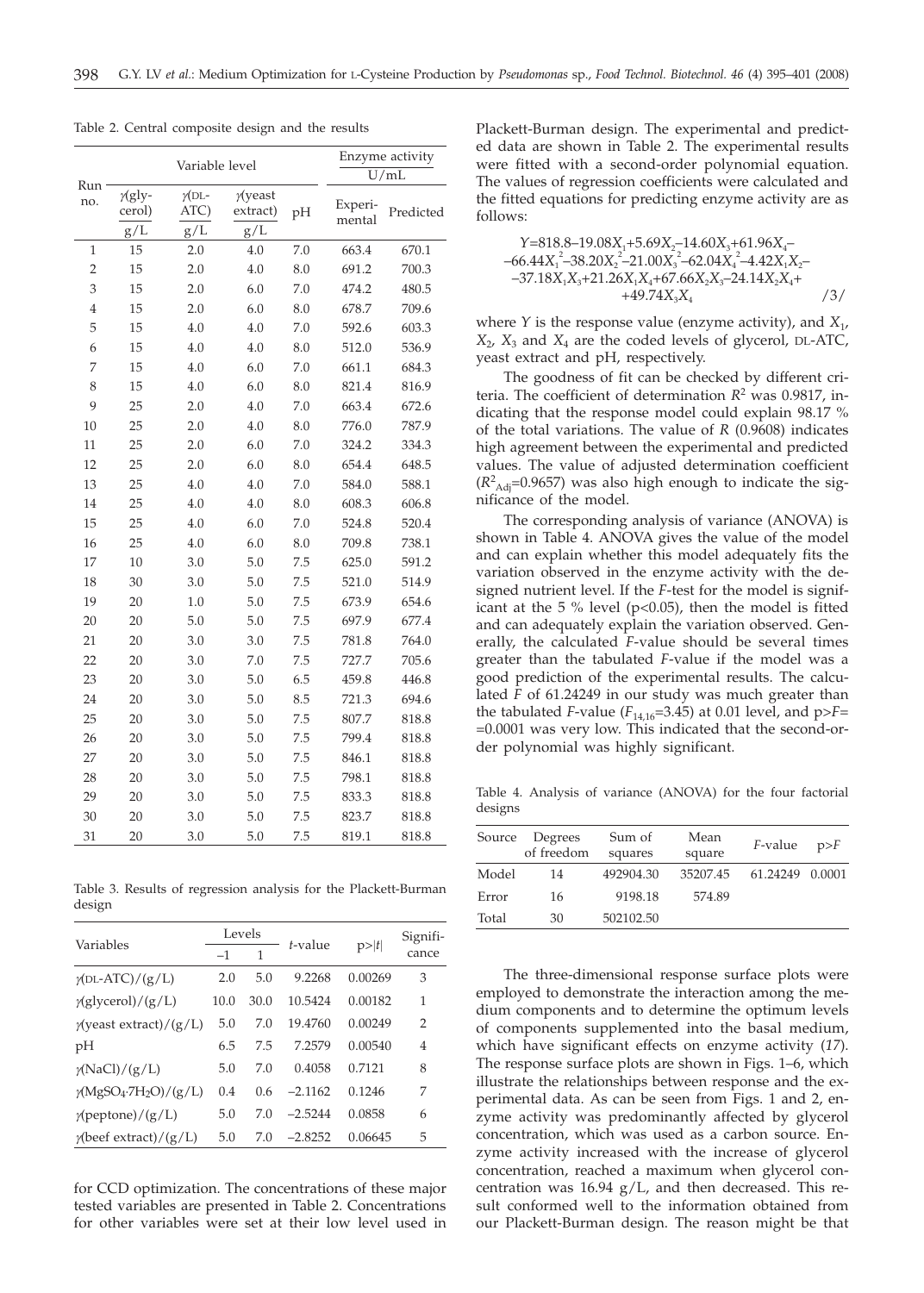

**Fig. 1.** Effects of glycerol (*X*1), DL-ATC (*X*2) and their interaction on enzyme activity (*Y*), with other variables set at central level



**Fig. 3.** Effects of glycerol (*X*1), pH (*X*4) and their interaction on enzyme activity (*Y*), with other variables set at central level



**Fig. 5**. Effects of DL-ATC (*X*2), pH (*X*4) and their interaction on enzyme activity (*Y*), with other variables set at central level



**Fig. 2.** Effects of glycerol  $(X_1)$ , yeast extract  $(X_3)$  and their interaction on enzyme activity (*Y*), with other variables set at central level



**Fig. 4.** Effects of DL-ATC  $(X_2)$ , yeast extract  $(X_3)$  and their interaction on enzyme activity (*Y*), with other variables set at central level



**Fig. 6.** Effects of yeast extract (*X*3), pH (*X*4) and their interaction on enzyme activity (*Y*), with other variables set at central level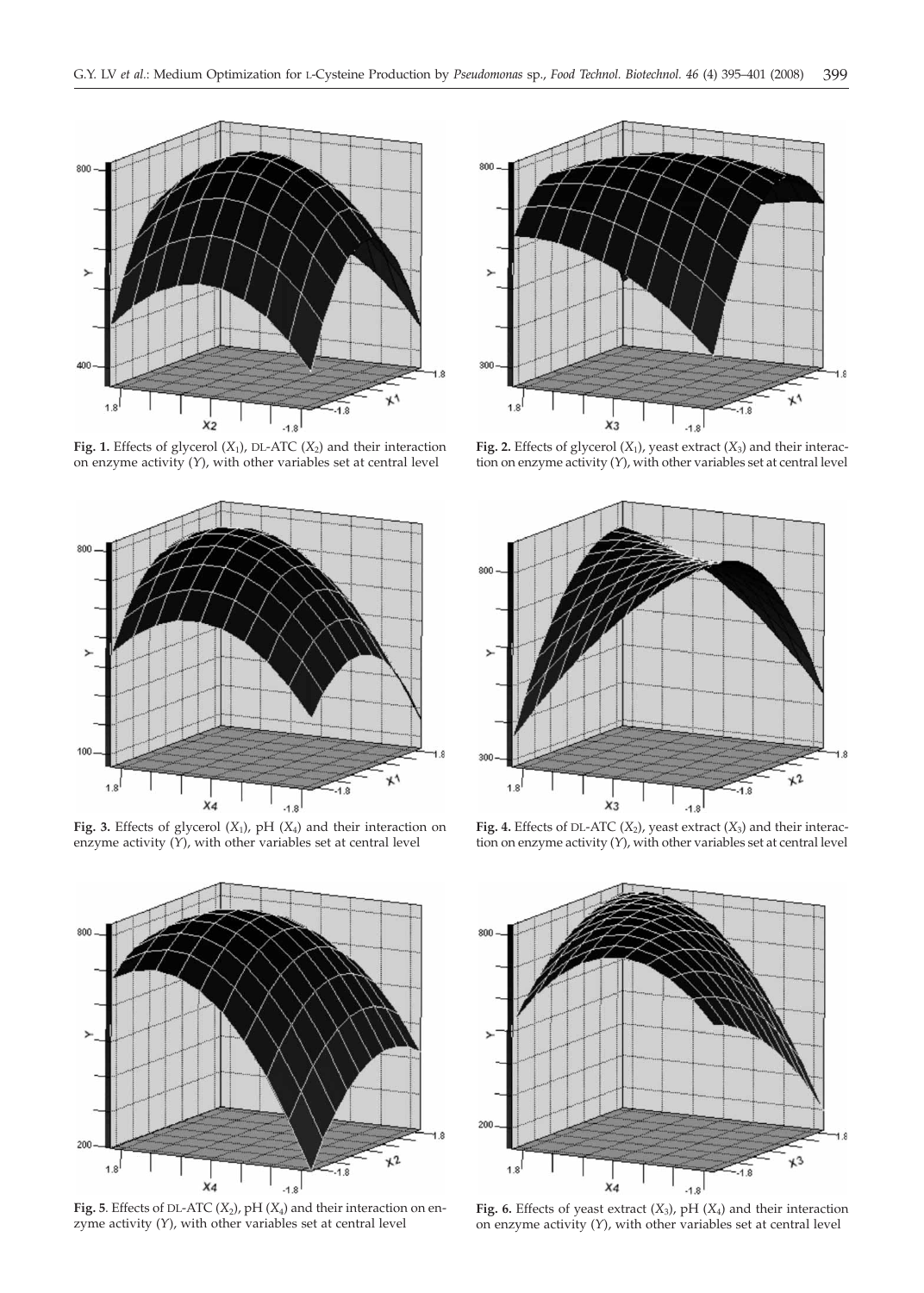higher glycerol concentration could cause the inhibition of enzyme production. The response surface shown in Fig. 3 depicts the combined effects of glycerol concentration and initial pH of the media on enzyme production. These two factors had higher interaction effect. Fig. 4 shows that yeast extract concentration and DL-ATC concentration also had remarkable interaction effect. DL-ATC has been reported to be an inducer of enzymes for L-cysteine production with the optimal concentration of 2–5 g/L (*15*,*18*). As it can be seen from Fig. 5, the minimum response for enzyme production occurs when initial pH of the medium is at its lowest level and the enzyme activity increases considerably with the increase of initial pH. This suggests that initial pH of the medium has a very significant effect on enzyme activity. When initial pH>7.0, higher enzyme activity can be reached, which is in agreement with the previous report (*18*). In Fig. 6 it can be seen that when yeast extract concentration was at a high level, enzyme activity increased with the increase of pH level.

The experimental data were fitted to Eqs. 2 and 3, and the optimum values were found to be:  $X_1 = -0.611$  $(16.94 \text{ g/L})$ ,  $X_2=1.59 \text{ (4.59 g/L)}$ ,  $X_3=1.99 \text{ (6.99 g/L)}$  and *X*4=0.881 (7.94). At these optimum levels of nutrients, enzyme activity of 903.6  $\dot{U}/mL$  was obtained, which was close to the predicted value of 918.7 U/mL. This result corroborated the validity and the effectiveness of this model.

The time course of changes in  $A_{600}$  and enzyme activity for *Pseudomonas* sp. Zjwp-14 cultured under the optimal conditions are shown in Fig. 7. During cultivation, fermentation broth was taken out of the Erlenmeyer flasks or the 5-litre fermentor (BIOSTAT 100, B. Braun Co., Germany) for measuring  $A_{600}$  and the biotransformation of DL-ATC to L-cysteine with an interval of 2 h. It was found that the enzyme activity increased with the  $A_{600}$ and maximum enzyme activity occurred in the middle stage of bacterial growth. The growth of *Pseudomonas* sp. Zjwp-14 was faster in 5-litre fermentor than in Erlenmeyer flasks. The maximum enzyme activity in the Erlenmeyer flasks was 903.6 U/mL in 12 h. Comparatively, the maximum enzyme activity in the fermentor reached 929.6 U/mL in 6 h. The cultivation time of *Pseudomonas* sp. Zjwp-14 with maximum enzyme activity in the fermentor was shorter for 6 h than in the Erlenmeyer flasks.

## The cultured *Pseudomonas* sp. Zjwp-14 cells in the 5- -litre automatic fermentor were applied for the biotransformation of DL-ATC to L-cysteine. The molar yield of L-cysteine reached 57.4 %, with the DL-ATC concentration of 10  $g/L$  for 6 h.

In order to confirm that the bioconversion of DL-ATC to L-cysteine can be obtained by the activity of intracellular enzyme of *Pseudomonas* sp. Zjwp-14, further studies were performed. The mixture containing the product L-cysteine was centrifuged. Then, the supernatant obtained after low-speed centrifuge was also used to perform the conversion of DL-ATC to L-cysteine. The result showed that only negligible L-cysteine was detected in the supernatant of the reaction mixture after quenching the biotransformation. We also examined the possibility of the permeation of the mentioned enzyme from the cells during the conversion, but the cells were not broken at the end of the process when observed under the microscope. Thus, our results clearly demonstrate that the charging enzyme is intracellular, and the low molecular mass DL-ATC should diffuse into the cell, interact with the intracellular enzyme, and the product (L-cysteine) is then produced and secreted into the reaction buffer.

## **Conclusions**

The response surface methodology allowed a rapid screening of the important influence factors and development of a polynomial model to optimize culture medium for enzymatic production of L-cysteine by *Pseudomonas* sp. Zjwp-14. The *R*<sup>2</sup> value of 0.9817 showed a good fit of the model with the experimental data. The model predicted accurately the maximum point of enzyme production. The optimal culture medium contained (in g/L): glycerol 16.94, DL-ATC 4.59, yeast extract 6.99, NaCl 5.0,  $MgSO_4$ ·7H<sub>2</sub>O 0.4, peptone 5.0, beef extract 5.0, and pH=7.94. Under the optimum conditions, the maximum enzyme activity reached 903.6 U/mL in Erlenmeyer flasks and 929.6 U/mL in 5-litre fermentor, with an increase of 15.6 and 18.9 % respectively, compared to the original medium components. The cultivation time of *Pseudomonas* sp. Zjwp-14 with maximum enzyme activity in 5-litre fermentor was shorter for 6 h than in Erlenmeyer flasks, and the molar yield of L-cysteine reached 57.4 % after biotransformation for 6 h.

### *Acknowledgements*

This research was supported by the Science and Technology Plan Project of Zhejiang Province (2006 C13001), PR China.

### **References**

800

1000

- *1.* O.H. Ryu, J.Y. Ju, C.S. Shin, Continuous L-cysteine production using immobilized cell reactors and product extractors, *Process Biochem. 32* (1997) 201–209.
- *2.* K. Sano, K. Yokozeki, F. Tamura, N. Yasuda, I. Noda, K. Mitsugi, Microbial conversion of DL-2-amino- $\Delta^2$ -thiazoline--4-carboxylic acid to L-cysteine and L-cystine: Screening of microorganisms and identification of products, *Appl. Environ. Microbiol. 34* (1977) 806–810.



0.8

1.0

*Pseudomonas* sp. Zjwp-14 cultured under the optimal conditions:  $A_{600}$  in 5-litre fermentor,  $A_{600}$  in Erlenmeyer flasks,  $\Box$  enzyme activity in 5-litre fermentor,  $\triangle$  enzyme activity in Erlenmeyer flasks